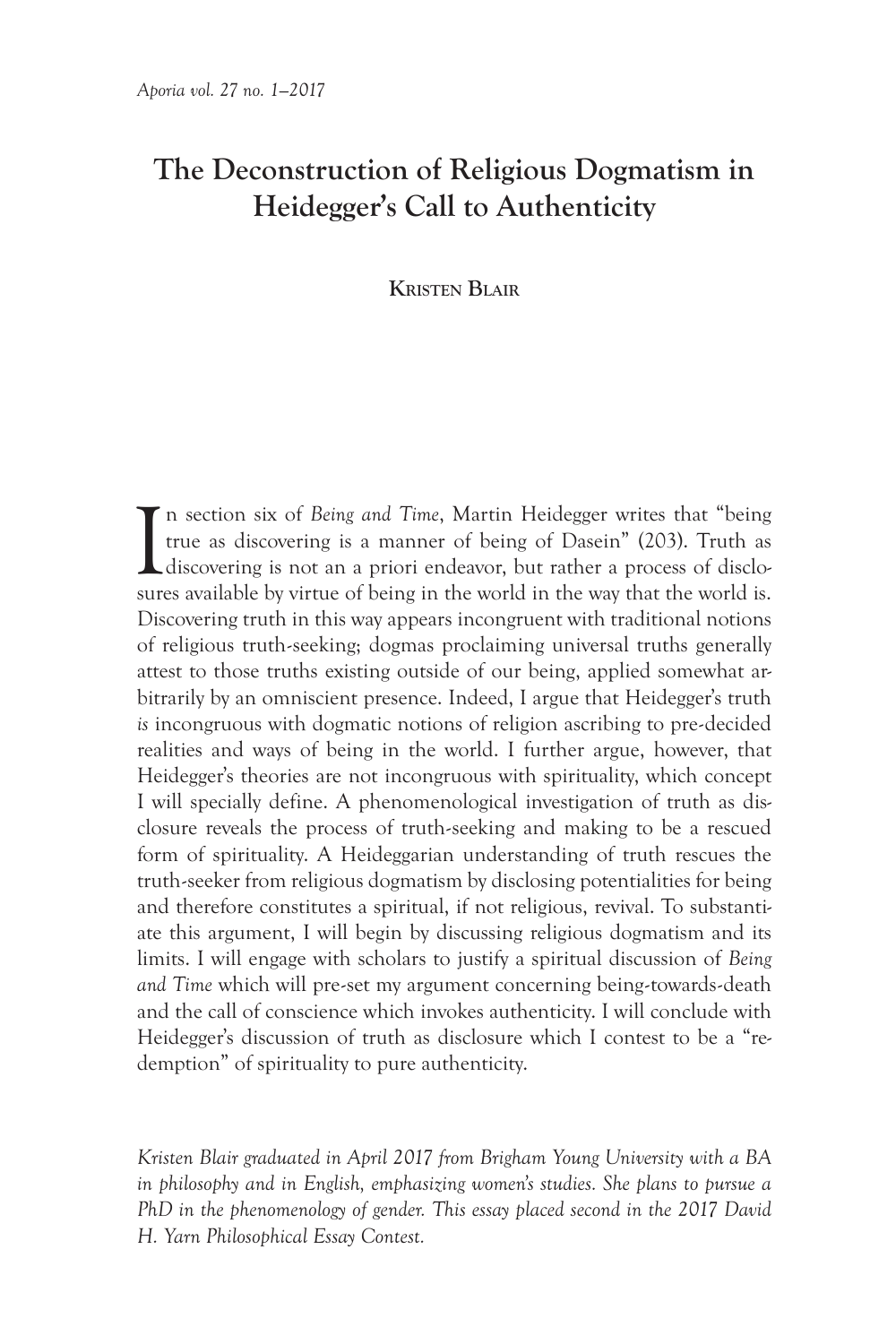#### **Religious Dogmatism**

In discussing religion and spirituality, I must clarify my usages of the terms. For the purposes of this paper, I use religion to refer to prescriptive establishments (theological distinctions among which I do not attend to) that set out to normatively make sense of life with reference to a supreme creator(s) and specific doctrines mandating moral correctness, dependent on a super-sensory world. I use spirituality, contrarily, to refer to that which suggests genuine felt experience in connection with something beyond the temporality of being in the world but which locates the being in an embodied, sensory state, allowing spiritual experience to be phenomenological and not necessarily metaphysical.

Heidegger wrote a good deal about religion outside of *Being and Time*, including a book titled *The Phenomenology of Religious Experience*. His views, however, are mixed. While I will be focusing this discussion on ideas found in *Being and Time*, situating Heidegger in the more general conversation of religious discourse is useful. Matheson Russell wrote of Heidegger's "take" on religion, "It must be said that Heidegger has bequeathed to philosophy and theology difficult substantive and methodological questions" (654). Scholars generally agree with Russell, noting Heidegger's apparent wish to divorce philosophy and religion from each other at least methodologically. Pertinent to my discussion of *Being and Time*, however, I wish to hone in on a particular Heideggarian critique of religion not explicitly stated by scholars: dogmatism as a credence of the 'they.'

One of the concepts central to *Being and Time* is that of Das Man, or the 'they.' The 'they' refers to the general conception of normalcy held by individuals. The 'they' does not have specific intentional objects in its constitution. It represents simply the tacit rules and normative sets of expectations which make up Dasein's conception of the normal and acceptable. When we "fall in" to the 'they,' we are giving up our own autonomous authenticity and allowing ourselves to be defined by the broad categories of correctness dictated to us. In this place, Dasein is not forced to take accountability for its own being and choices; its potentialities are surrendered to the 'they,' its states of being overtaken by the broadness of social normalizing. I argue that in some important ways, religion is implicitly tied to the 'they.' Religious mantras which condition congregants to think and behave in certain ways are not oppressive or limiting per se, but nor are they explicitly inviting individuals to search after their own meaning in the dregs of mortality. Because much of religion as an entity is focused on supposedly a priori truths existing universally, the phenomenal experience of the religious participant is often secondary to the creeds which they pay homage to. The dogmatism of reinforced mantras becomes a monotony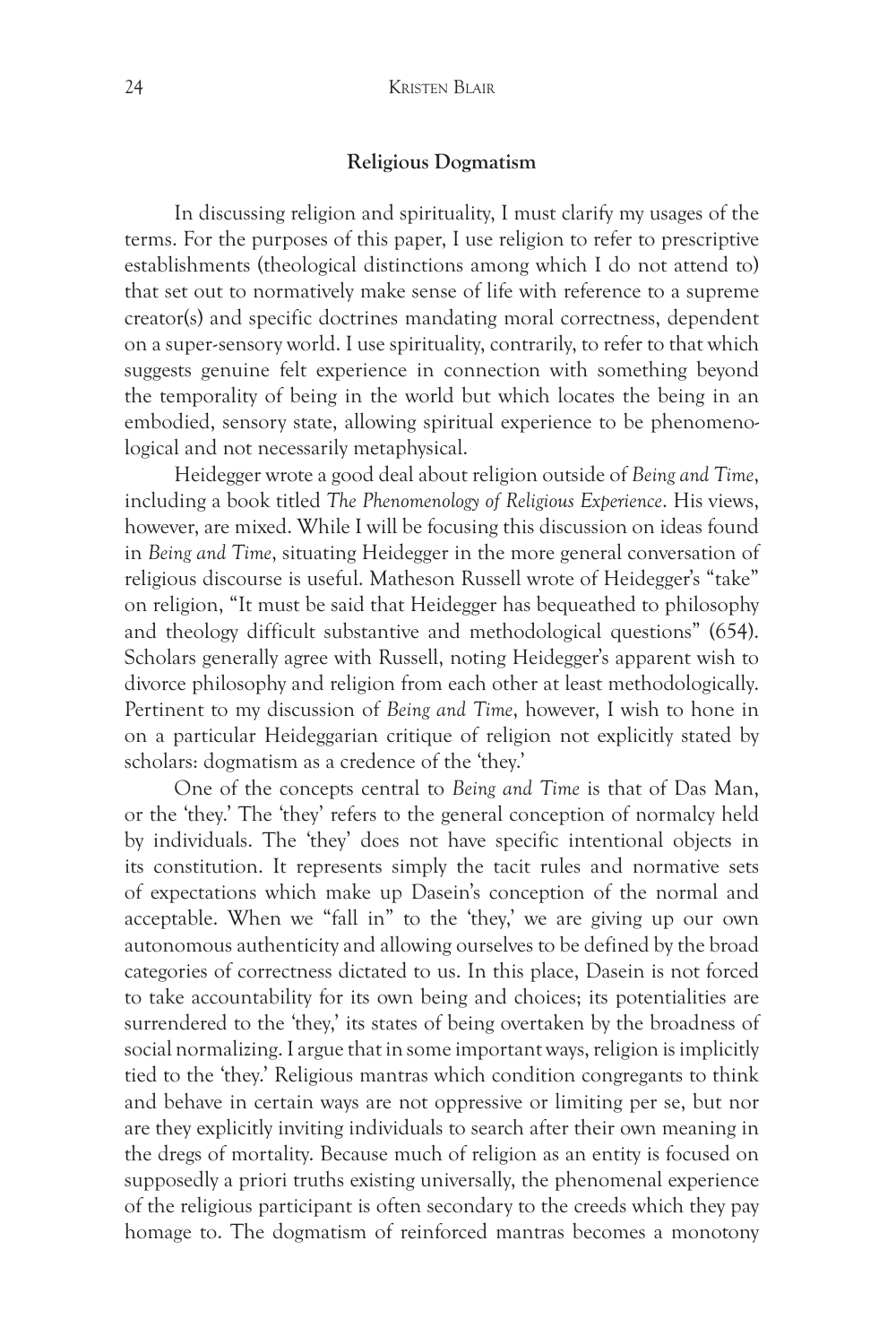that limits authenticity because of its normative objectives carving the way for individual Daseins.

This barrier to autonomy or authenticity is impressive, but it is not impossible to reconcile through further attention to *Being and Time*; many philosophers have contributed impressively to philosophical scholarship regarding that exact project. It is not my intention in this paper to attempt to engage in that particular debate, however. Having located within a general discussion of religion and a Heideggarian criticism of its limits, I acknowledge the difficulties in reconciling religion as a prescriptive entity with Heidegger's call of release from the entanglements of the 'they' towards authenticity, and focus now on spirituality, which I believe to be divorced from the characterization of religion I have given. I will focus on the phenomenology of spirituality, distinctly not religion, as the place of greatest potentiality for being.

#### **Spiritual Investigation of Being and Time**

In his article "Heidegger's Notion of Religion: The Limits of Being-Understanding," Angus Brook considers the question of Heidegger's own religious influences and how religion played into his phenomenological investigations. He firstly points to Heidegger's early statements about religion, drawing on them to say that Heidegger "delimits the notion of religion to an experience of the truth of being" (Brook 62). He argues additionally that this notion of religion precludes traditional religions from being authentic by Heidegger's terms (57). His concluding argument is a criticism of Heidegger's work, suggesting that conceptualizing Dasein as the being that understands is fundamentally flawed (62). To do this, he begins by defining the term 'religion' for his usage. He writes that "religion is a phenomenon in precisely the way that Heidegger defines a phenomenon in *Being and Time*: 'the showing-itself-in-itself of the being of entities'" (47). He goes on to suggest that the phenomenon of religion belongs to and discloses the being of humans, insofar as it is a venue through which humans disclose meaning and purpose for their being (47). If the phenomenon of religion is a place of disclosing meaning, Brook asks, surely relegating it to the dungeons of philosophical discourse is a disclosure of what could be learned about Dasein's being. I add to this argument that the 'religious' questions Brook is suggesting more closely resemble my definition of spirituality.

Brook goes on to discuss Heidegger's *The Phenomenology of Religion*, stating that Heidegger attempts here to discuss religion ontologically (47). Heidegger, he states, conceives of the meaning of religion to be in potential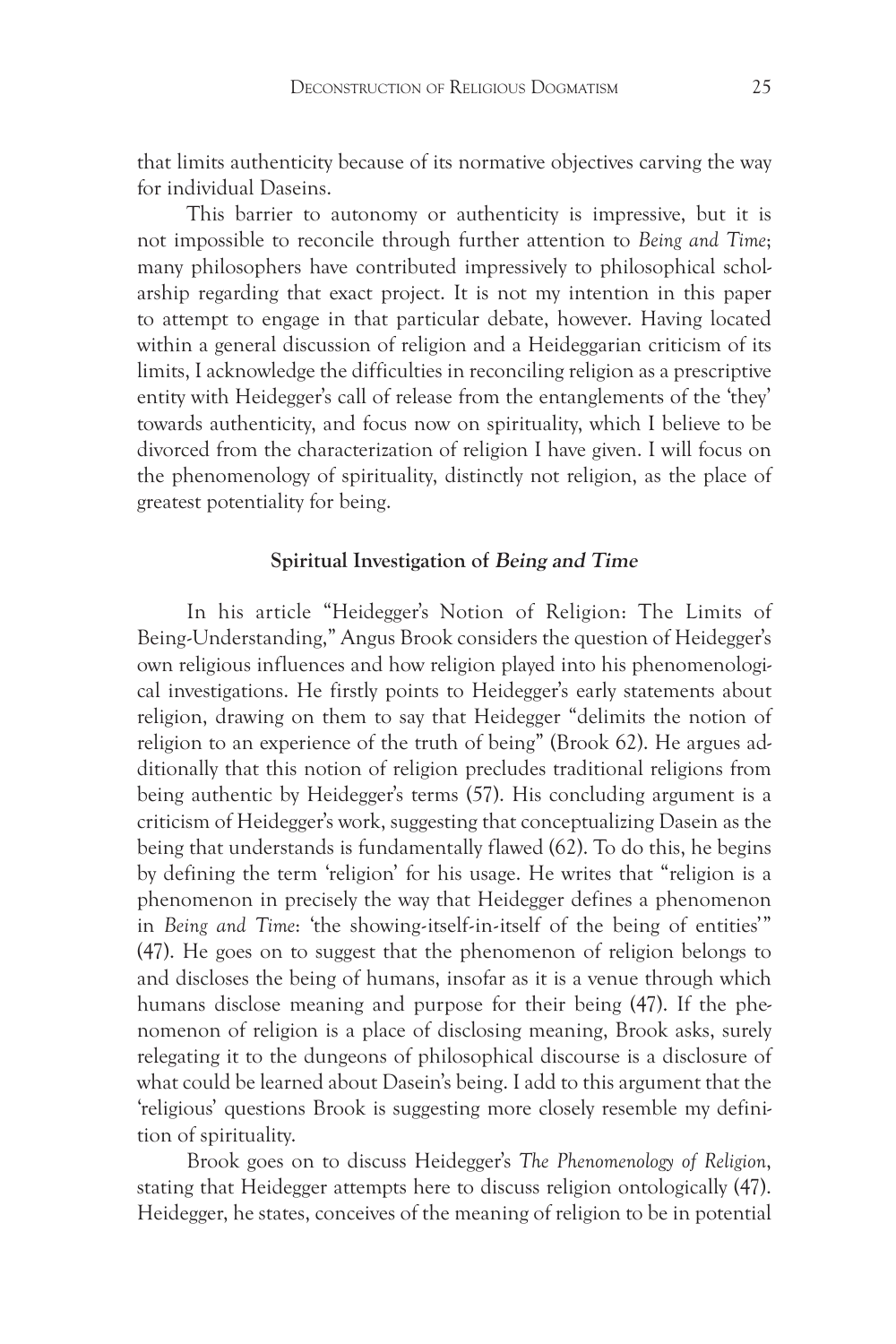authenticity: authenticity to a potential God-Dasein relation, and yet authenticity as an awareness of what it is to be truly and fully human in Dasein (51). This is a tricky distinction, one which constitutes much of Heidegger's mixed reviews of the merits of religion holistically. He is essentially saying that as a phenomenon, religion cannot be authentic unless it is still grounded in Dasein's authentic experience as a mortal, temporal, factical being. Since the entire experience of religion is at least traditionally very tied to metaphysical speculations uprooted from a sense of finite mortality, authenticity in both a divine relational sense *and* a truth to Dasein's being sense is difficult to manage, thus Heidegger's skepticism toward religion as an authentic experience. Brook criticizes this skepticism, however, arguing that "the phenomenon of religion reveals something about being human that exceeds the limits of Dasein, namely: our capacity to be in relation to the truth as otherwise than being, via the questions of the possibility of good and meaning\ purpose" (62). According to Brook, religion poses questions—spiritual questions—that transcend Dasein's being-in-the-world, or at least constitute a different sort of relationship (62). There is a potentiality in this capacity that Dasein's truth as disclosure seems to insufficiently treat. Brook concludes his article by stating ontological questions religion can pose to Dasein *outside* of Dasein's being: "Who are we in our being, that the otherwise than being is an issue for us?" (63). Religion, as per this view, actually deepens Dasein's sense of authenticity because it illuminates Dasein's being in vastly different and transcendent ways. The fact that we are concerned with *not* being illuminates being.

In conversation with Brook, Roxana Baiasu's intent in her paper "How is Philosophy Supposed to Engage with Religion?" is to argue that Heidegger's well-known assertions promoting the divorce of philosophy and religion are unfounded by way of his discussion in *Being and Time* (113). She argues that "spiritual comportment is an essential aspect of life" and that "philosophy can be religiously neutral and, at the same time, speak about spirituality as an open question within a shared space" (113). Speaking to Brook's point that religion poses questions to Dasein which illuminate aspects of its being because of its investigation of non-being, Baiasu argues that Heidegger's discussion of death neither confirms nor denies the possibility for an afterlife (118). There are no ontic or ontological discussions concerning post-death because Dasein is concerned with being as such. Religious views elaborating a post-death state, therefore, are suspended in Heidegger's investigation. *Being and Time* focuses on illuminating the being of Dasein, and part of the being of Dasein for millions of Daseins includes relating to deity in some way. Baiasu's interest in this question leads to her investigation of an existential-ontological component of being that relates to God (125). She concludes by saying that "the relation to the divine is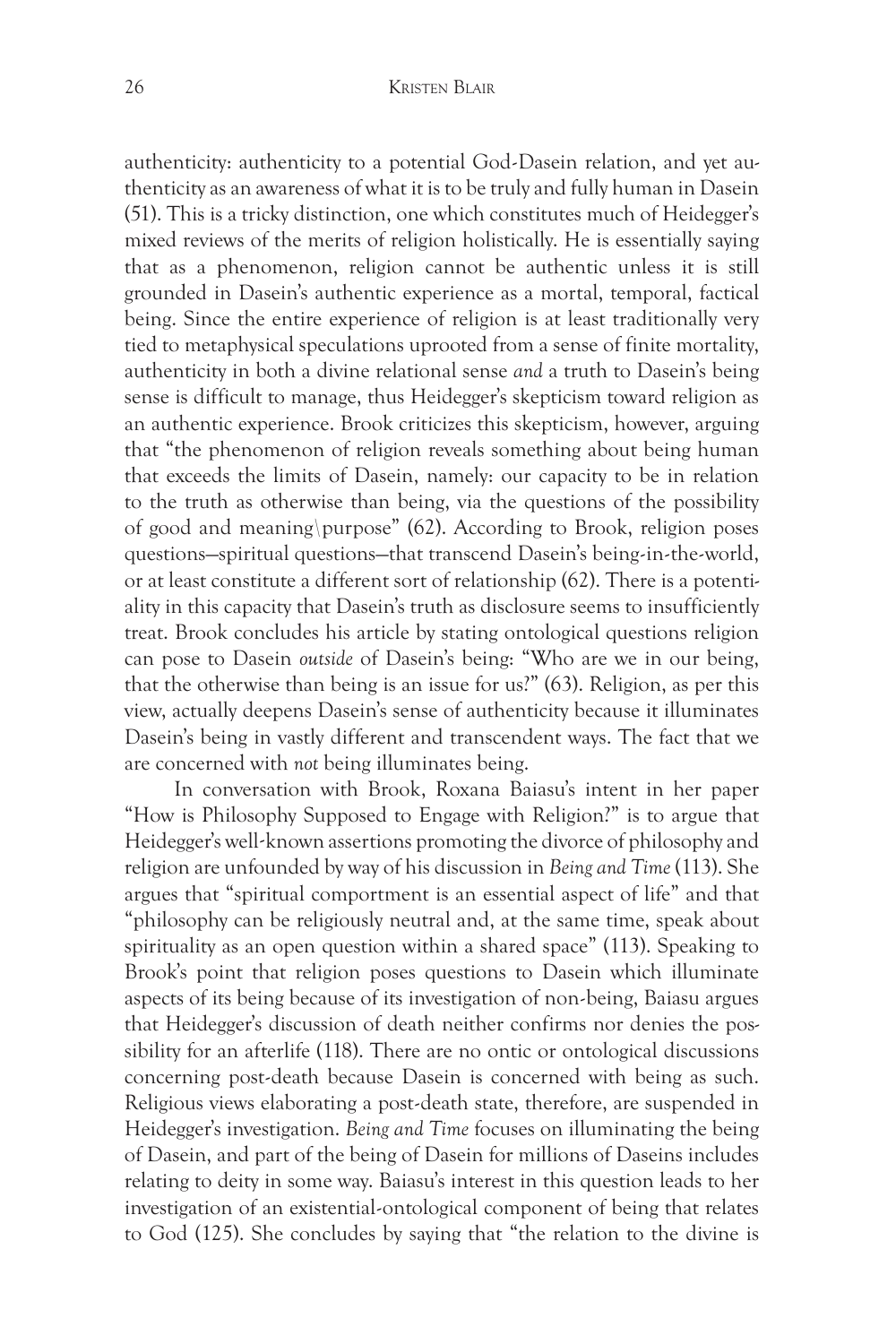regarded as a possibility which necessarily belongs to the kind of existence humans have" and that "insofar as we accept Heidegger's hermeneutical view that philosophy is the self-interpretation of existence, philosophy must engage with, and talk about, the religious" (135).

#### **Awakening to Authenticity**

Talking about the religious, however, is still quite nuanced in the above theorists' definitions. In no sense are they discussing religion by way of rote repetitions and thoughtless habits void of conviction or integrity, some of the problems I attribute to religion in its dogmatic sense. The theorists I have presented are discussing religion in a *spiritual* sense, a phenomenological sense, in the way that it invokes questions about the meaning of being both beyond and within temporality. They are arguing that Heidegger's philosophy is open to this spiritual investigation insofar as it does not lead to Dasein's falling in to inauthenticity by way of the 'they.' Authenticity in spiritual experience, then, rescues what otherwise appears to be a negative account of Heidegger on religion. To begin the discussion of authenticity, I turn to the concept of being-toward-death.

To understand authenticity in being-toward-death, we must first understand Heidegger's picture of death. First, Heidegger proves that conceiving of death as an end or termination is insufficient to explain our real relation to it (233). Death in the sense of an ending gives a holistic sense to life in its totality, yet it is impossible to grasp this experience of dying in its actuality. It is an ontic understanding; the fact that all humans die is undeniable, but this is an ontic observation and not an ontological lived experience for a Dasein that is still existing. Making sense of our lives holistically is therefore the project of an existential analysis of being-toward-death. We relate to death not literally in the sense of a temporal end, but as a possibility. This grounds the validity of our examination of death existentially, not ontically.

The existential analysis begins by attempting to bring Dasein authentically before itself in everyday being. All of Dasein's projects and concerns are necessarily focused on the future. Indeed, in projecting ourselves continually toward the future, the past and present are veiled. Our past engagements appear in mental remembrances as pieces projected *toward* the future, and present engagements are completed with an eye towards the future as motivation. Existence, therefore, is essentially futural. There is always something outstanding, not yet realized and existing outside of our immediate temporality, that keeps us from being whole in any given moment. With this background, we can now understand Heidegger's claim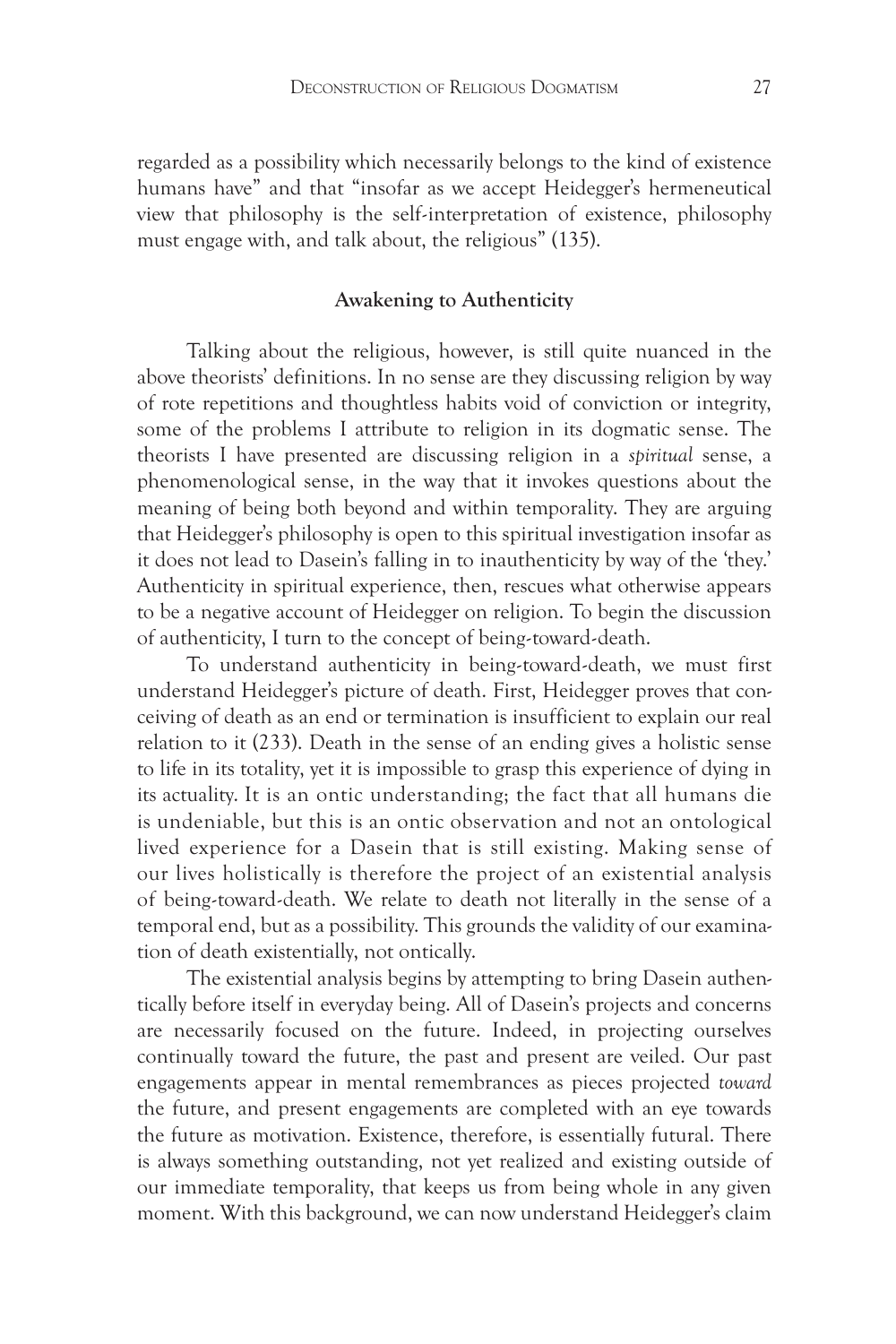that we move towards *possibilities* and the cessation of possibilities, not towards ends. In relating to death as a possibility or potentiality for being, we are disclosing ourselves most authentically. Indeed, death paradoxically makes possible all other possibilities; death is Dasein's ownmost possibility in that it discloses Dasein to itself. It forces Dasein back to an individual understanding, separate from the entanglements of the 'they.' Dasein in regarding its ownmost possibility towards death realizes the gravity of its ownmost choices and responsibilities. It awakens Dasein to a sense of its own temporality and therefore calls it to authenticity. It is also non-relational in that death ceases all relations as we know them, a distinct separation from the world of relations in which we now live. Lastly, it is unsurpassable; death is the possibility beyond which there can be no possibilities. Being-towards-death, then, is being toward our upmost potentiality for being with the greatest authenticity.

 Huaiya Wang uses this background of being-toward-death to further discuss authenticity. In his article, "Conscience and the Aporia of *Being and Time,*" he argues that conscience is central to our authenticity in being-toward-death. Conscience, Wang suggests, is the "call of care" to Dasein (357). It is the pivotal figure in allowing Dasein to disclose itself to itself, operating as the attestation of Dasein's authenticity. He clarifies what he considers to be a "persistent misunderstanding" of conscience as used in *Being and Time*, that the work proclaims itself to be a revoking of the Western metaphysical tradition, yet ends up recalling it (358). This "aporia," as he calls it, exists primarily in Heidegger's casting of conscience, which Wang terms a "double attestation" (358). On one hand, conscience attests to Dasein's existential possibility for authenticity in any given moment, and on the other it attests to Dasein's possibility for being-toward-death as the ontological possibility of being wholly realized (Wang 358). In this sense, conscience is somewhat cyclical in its nature; it discloses and realizes Dasein in both a temporal and holistic sense so that the distinction between the two nearly disappears. Importantly, "the call of conscience only reaches him who wants to be brought back" (Wang 358), meaning that authenticity operates in relation to conscience insofar as Dasein heeds it. Wang begins his argument by clarifying conscience as a call: conscience is fundamentally tied to truth in Wang's usage because it calls Dasein to its upmost authenticity, truth in the sense of real disclosure, in that Dasein disclosed *is* in the truth (358). When Dasein is inauthentic, or silencing the voice of conscience, she is falling in, "evading the burden of being by turning away into the everyday entanglement among the they" (Wang 359). The call of conscience rescues Dasein from this entanglement that dissolves into the 'they' and makes Dasein individual again, responsible and aware of its *own* being-toward-death.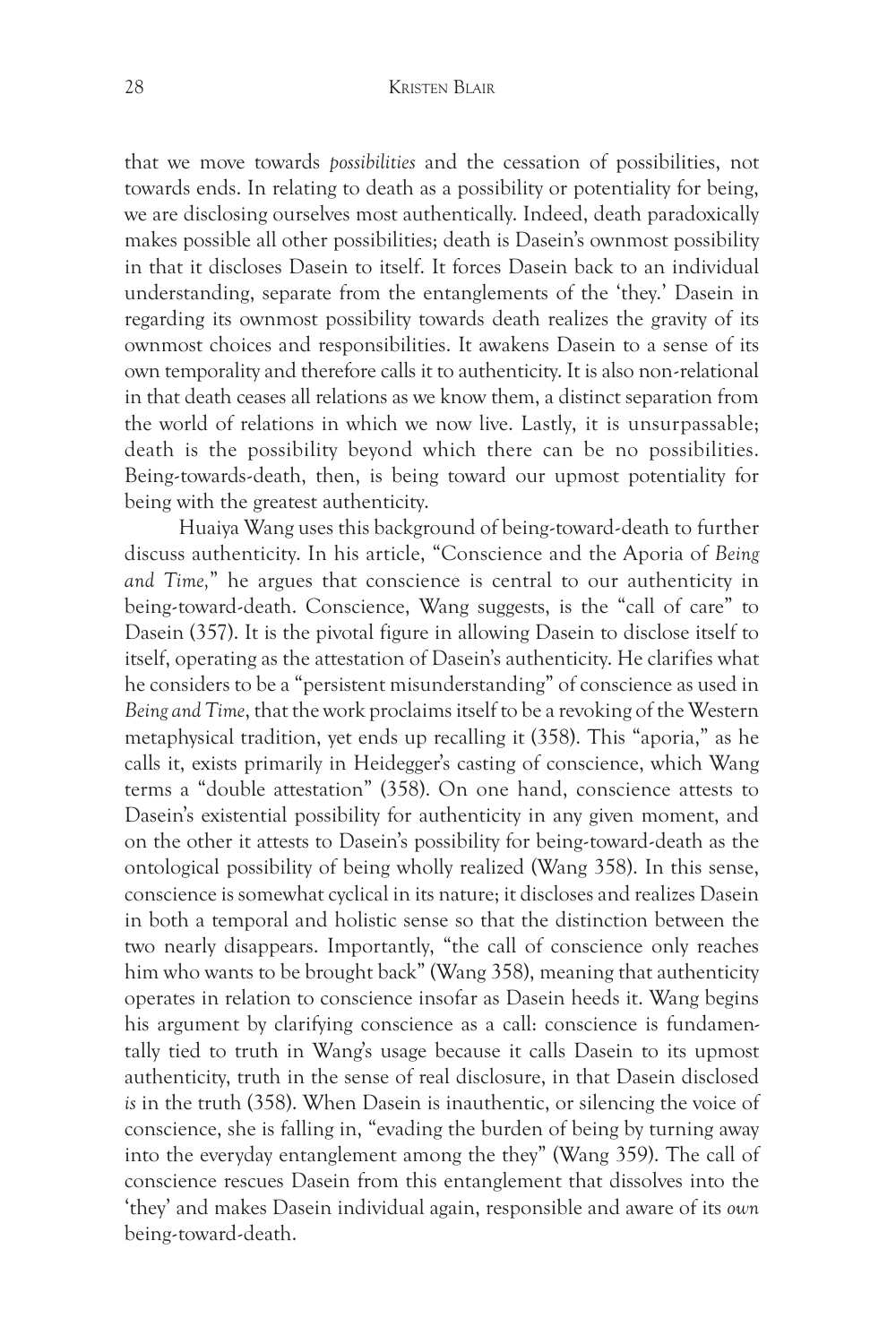All of this being-toward-death comes by way of the "call of conscience" that awakens Dasein from its entanglement in the 'they.' Wang concludes his article by arguing that

> the call of conscience "comes from me, and yet over me," because "Dasein calls itself in conscience" and the "self is brought to itself by the call." Dasein does call itself into being by virtue of conscience which awakens it to authenticity and a being-toward-death, and in doing so conscience calls Dasein further into a self-knowing and actualization of being. In this sense, conscience reveals Dasein as the place of truth in its disclosure. (Wang 384)

It is in this space that Dasein is the locus of truth—truth in the sense of disclosure. By being fully aware of our ownmost possibility toward death, we are disclosing ourselves to ourselves.

# **Truth as Disclosure**

A self-disclosure as a place of truth is radically different from a place of truth disclosed arbitrarily or external to Dasein itself. Here again I differentiate between religion and spirituality; on one hand religion prescribes truth externally, and on the other hand, yearning questions about being turn Dasein back into itself exactly as Heidegger describes the process of disclosure to evolve. To further authenticate this distinction and to appreciate the importance of truth as disclosure, I will clarify Heidegger's unique conception of truth. Mark Wrathall discusses Heidegger's theory of truth by protecting its status as a sort of correspondence theory. He argues that by defining truth as unconcealment, Heidegger is not departing from the correspondence theory of truth widely accepted in philosophical discourse (Wrathall 70). Instead, he argues that Heidegger critiques the correspondence theory of truth insofar as it reduces things to mere agreement between ideas and objects (70). He asserts that Heidegger's account of truth as unconcealment grounds a notion of propositional truth (70). He begins by arguing that Heidegger divorces the term 'truth' from its correlation to mere agreements (70). In other words, Heidegger responds to Aristotle's correspondence theory of truth which very basically states that our linguistic assertions must match the realities of objects. Heidegger does not abandon this theory, but he does elaborate upon it: if Aristotle's correspondence theory does in fact define truth, it is still the case that truth necessarily rests upon a relationship that is disclosive. Put simply, making an assertion about an object requires some level of mental differentiation between that object and another. Viewing and asserting something about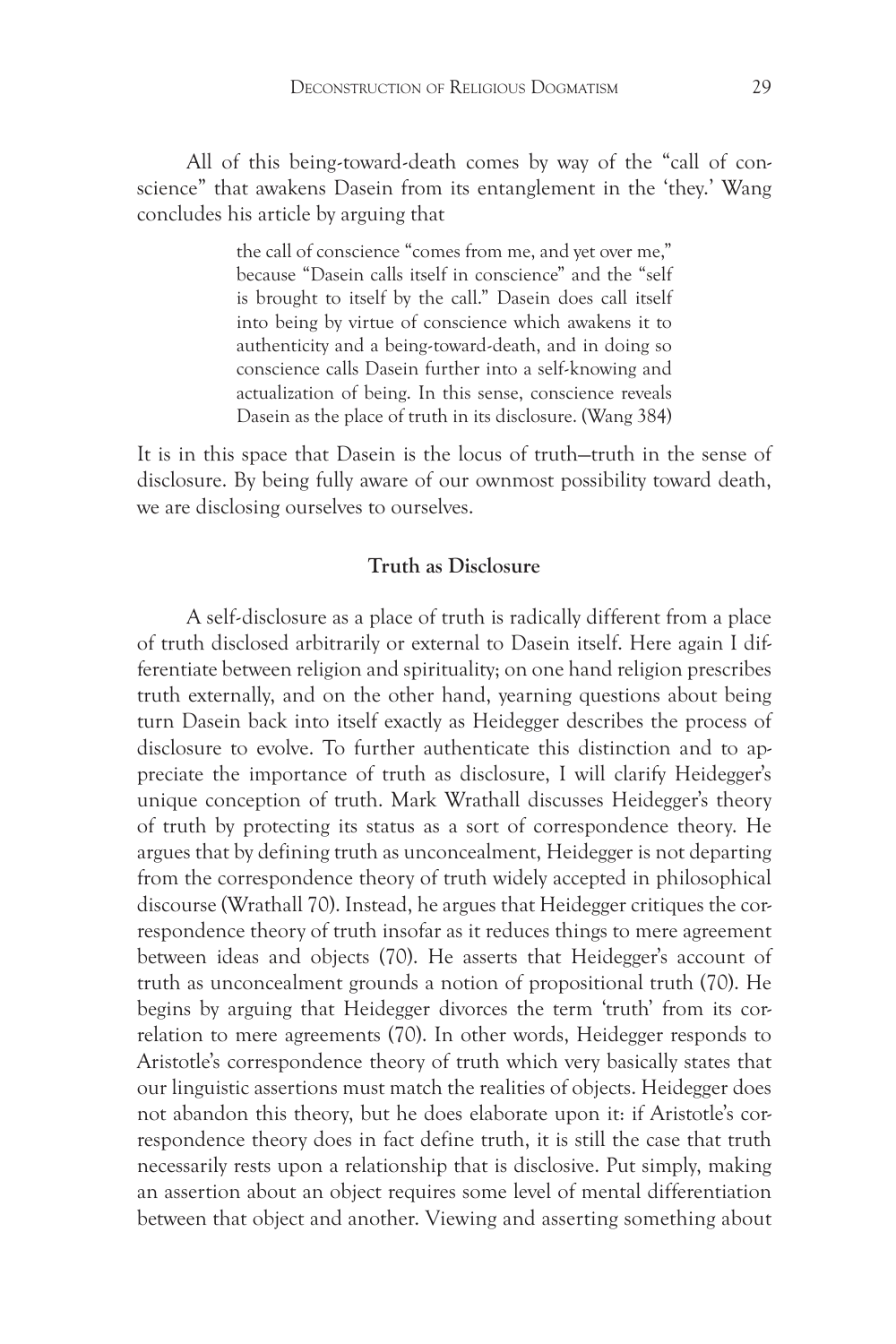#### 30 Kristen Blair

one object disclosed it in a certain way *in relation* to any other object. Additionally, making distinctions and assertions is only possible by virtue of some being who can make those distinctions and assertions—a disclosive being (Wrathall 79). That being is Dasein. Dasein, thus, is the place where disclosure happens. In this sense, Heidegger rejects absolute truth as an a priori reality, and also rejects complete relativity. Truth, he is asserting, is phenomenological. It is what is disclosed to us in authenticity, and because it requires a disclosing being, Dasein is in the place of truth.

Wrathall's defense of Heidegger's truth now emerges more clearly: he is arguing that Heidegger is simply deeming unconcealment as a condition which is necessary for the correspondence theory to work. He is not divorcing them. Indeed, Wrathall goes on to say that "Heidegger is generally careful to distinguish the 'two senses of truth: truth as unconcealment (openness of what is) and then as assimilation of a representation to what is'" (70). In other words, truth is the place of discernment, uncovering and disclosing things as they exist authentically, and *in that relational disclosure* also corresponding to its representation.

William Blattner expands the discussion of truth by proposing a Heideggarian ontology of the human which relies on anxiety to provoke Dasein's disclosure. In his article, "Existence and Self-Understanding in *Being and Time*," he captures what I have previously clarified about death. He writes, "'death,' as Heidegger uses it, does not pick out the event that happens at the end of every human being's life. It denotes, rather, a certain condition in which one can find oneself, the condition of not" (Blattner 108). He argues that Heidegger interprets Dasein's characteristics in terms of abilities—not states of being but capacities to do (97). Death is a state of disability, or a lack of possibilities. He considers the example of understanding: to say that a person *understands* herself in a Heideggarian sense to be something is to say that she is capable of being that thing: "Understanding is the existential being of Dasein's own ability to be" (Blattner 99). He adds to this by pointing out the similarities between being-towards-death and being anxious: "To be anxious is to find all ways to be Dasein equally irrelevant or uninteresting. Such an affective disposition would disable Dasein from being anyone, because Dasein would not have the affective grounds for exercising any particular ability-to-be" (Blattner 108). Anxiety is not a disclosure in the sense that it reveals an object of truth. Indeed, we are never quite sure what we are anxious about except that it's a vague notion of ways in which being-towards-possibility can end. Anxiety therefore calls to authenticity because it awakens Dasein to view itself in terms of limited possibilities. Heidegger writes that "in anxiety there lies the possibility of a distinctive disclosure, since anxiety individualizes" (184). Because anxiety forces us to look at our own choices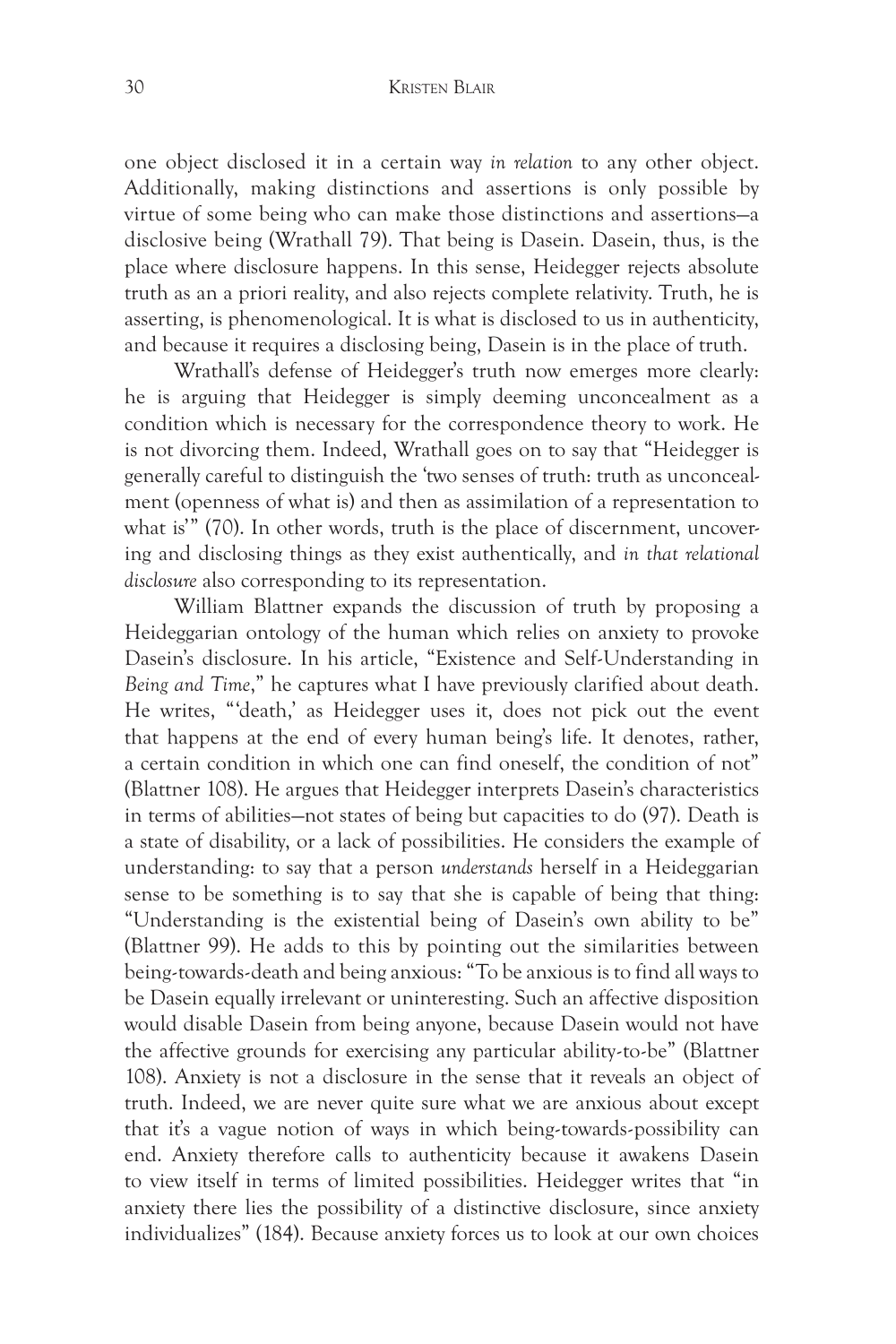and their temporal consequences, authenticity as a subsequent to anxiety comes by way of temporality; the fact that death exists as a kind of closure in the ambiguous future gives weight and value to choices in the immediate presence. We can disclose ourselves truthfully as we are aware of ourselves. For example, I am not truthful in disclosure when I aggressively procrastinate for three hours something I could have done in thirty minutes. Blattner's argument continues by describing the being of Dasein in two nuanced ways: possessing both unattainable potentialities and self-interpretative ability characteristics (109). Continuing from what he stated previously, if Dasein interprets itself by way of its potentialities for doing and being, the unattainability of potentiality in its fullness is important (109). If we could fulfill potentialities, death as an end would be an unnecessary component of our being-towards the cessation of possibilities. Because we are futural beings however, projecting ourselves into possibility constitutes the work of the past and the present. Therefore, the unattainability of potentialities in their fullness preserves Dasein's authenticity. Dasein as possessing a self-interpretative ability refers to Dasein's ability to reflect upon its own being (the work of authenticity).

Heidegger writes that "to say that a statement is true means that it discovers the beings in themselves. It asserts, it shows, it lets being 'be seen' in their discoveredness. The *being true* (*truth*) of the statement must be understood as *discovering*" (202). Discovering truth as an experiential phenomenon is still not relative. Heidegger has not deconstructed truth to the realms of complete subjectivity; he has clarified its actual phenomenological function in the world and through Dasein as its place of happening. Dasein as the place of truth is thus marvelously poised. Truth as disclosure is not truth which is arbitrarily discovered a priori. I argue that this place of truth realized in authenticity is the ripeness of spiritual experience. I began this paper by defining spirituality as that which suggests a connection to something beyond the temporality of being in the world. Heidegger's conception of truth as disclosure certainly matches this yearning for discovery beyond that which is dogmatically prescribed.

# **Conclusion**

Spirituality, freed from the entanglements of the 'they' and called to authenticity through conscience, provokes an experience of authentic disclosure which is truth. In truth as disclosure, Heidegger redeems spirituality from a falling-in-with-the-they that makes normative the unique Dasein's experiences. Heidegger's renewed conception of truth illuminates the being of beings to be beyond what is ontic and factical.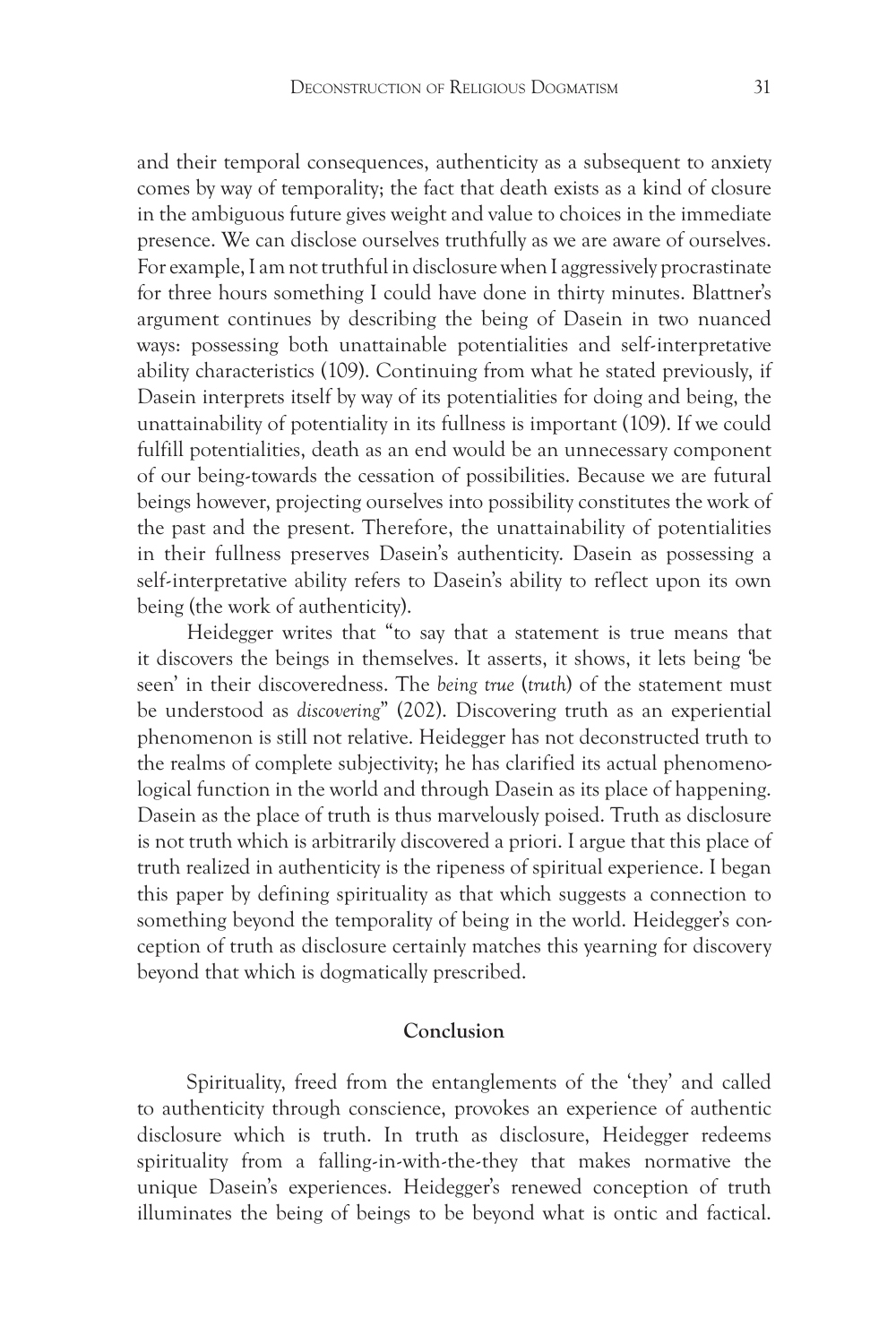Spirituality as an ontology manifests itself through Dasein's disclosures, pushing Dasein towards authenticity in its purest and most potential form—the unknown and imagined, the ownmost possibility of death that concludes the temporality of Dasein.